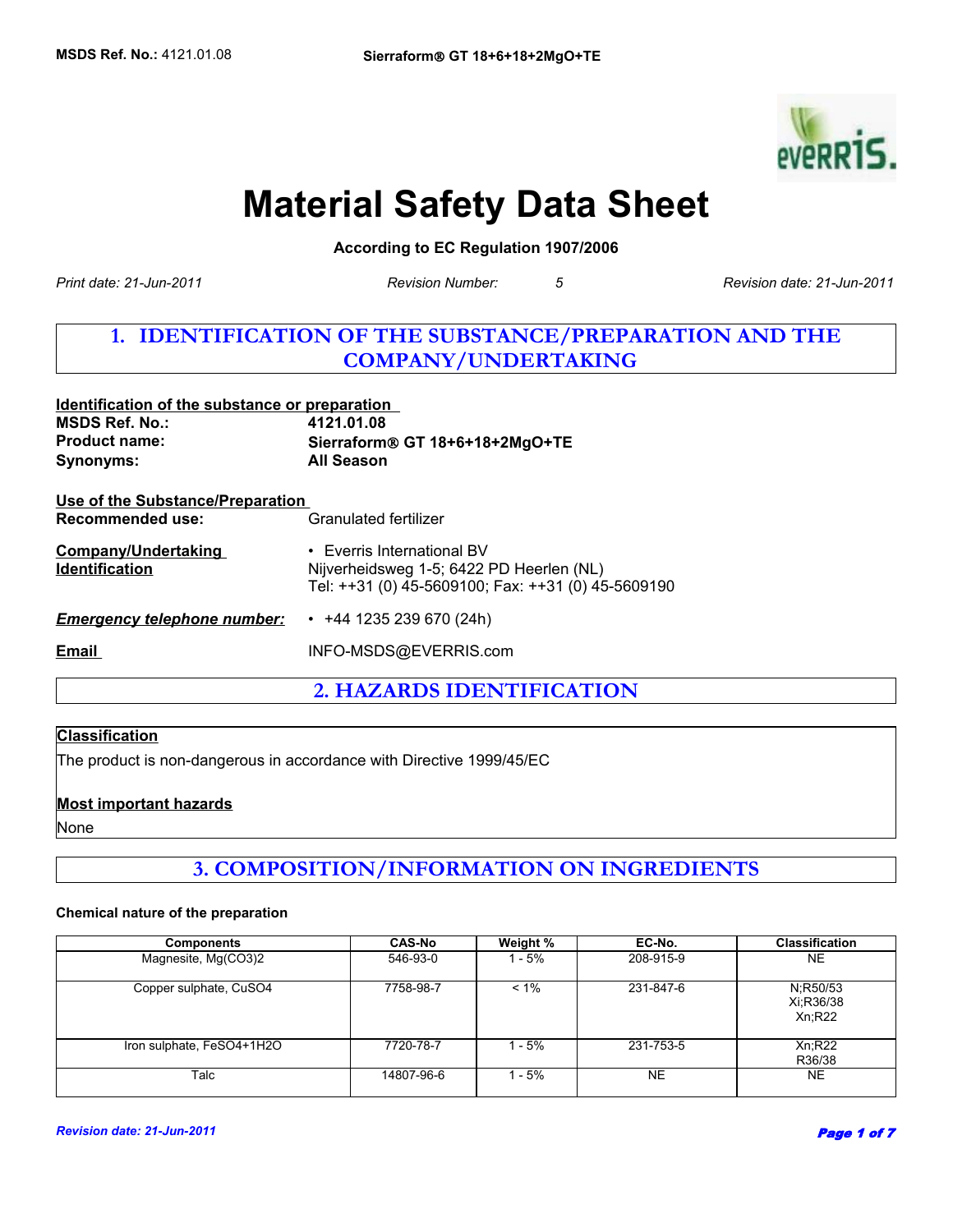| <b>Components</b>              | <b>CAS-No</b> | Weight % | EC-No.    | <b>Classification</b>    |
|--------------------------------|---------------|----------|-----------|--------------------------|
| Manganese sulphate, MnSO4      | 7785-87-7     | $< 1\%$  | 232-08-99 | N:R51/53<br>Xn:R48/20/22 |
| Sodium molybdate, Na2MoO4+2H2O | 7631-95-0     | $< 1\%$  | 231-298-2 | <b>NE</b>                |

*NE = Non-Established*

#### *For the full text of the R phrases mentioned in this Section, see Section 16*

## **4. FIRST AID MEASURES General advice:** If you feel unwell, seek medical advice (show the label where possible). **Ingestion:** Do not induce vomiting without medical advice. If a person vomits when lying on his back, place him in the recovery position. Never give anything by mouth to an unconscious person. In case of respiratory difficulties practice oxygenotherapy. Possible symptoms are nausea and/or vommiting. **Inhalation:** In case of shortness of breath, give oxygen. Possible symptoms are coughing and/or dyspnoea. Move to fresh air. If symptoms persist, call a physician. **Skin contact:** If a person feels unwell or symptoms of skin irritation appear, consult a physician. **Eye contact:** Rinse thoroughly with plenty of water, also under the eyelids. If eye irritation persists, consult a specialist.

#### **5. FIRE-FIGHTING MEASURES**

#### **Suitable extinguishing media:**

Coordinate fire extinguishing measures to fire in surrounding area.

#### **Unsuitable extinguishing media:**

Not applicable

#### **Special exposure hazards arising from the substance or preparation itself, its combustion products, or released gases:**

Thermal decomposition can lead to release of irritating gases and vapours.

#### **Special protective equipment for firefighters:**

Wear self contained breathing apparatus for fire fighting if necessary.

**6. ACCIDENTAL RELEASE MEASURES**

#### **Personal precautions:**

Ensure adequate ventilation. Avoid dust formation. Use personal protective equipment. Wear personal protective equipment.

#### **Environmental precautions:**

Prevent product from entering drains. Do not contaminate surface water.

#### **Methods for cleaning up:**

Shovel or sweep up. Do not create a powder cloud by using a brush or compressed air. Prevent product from entering drains.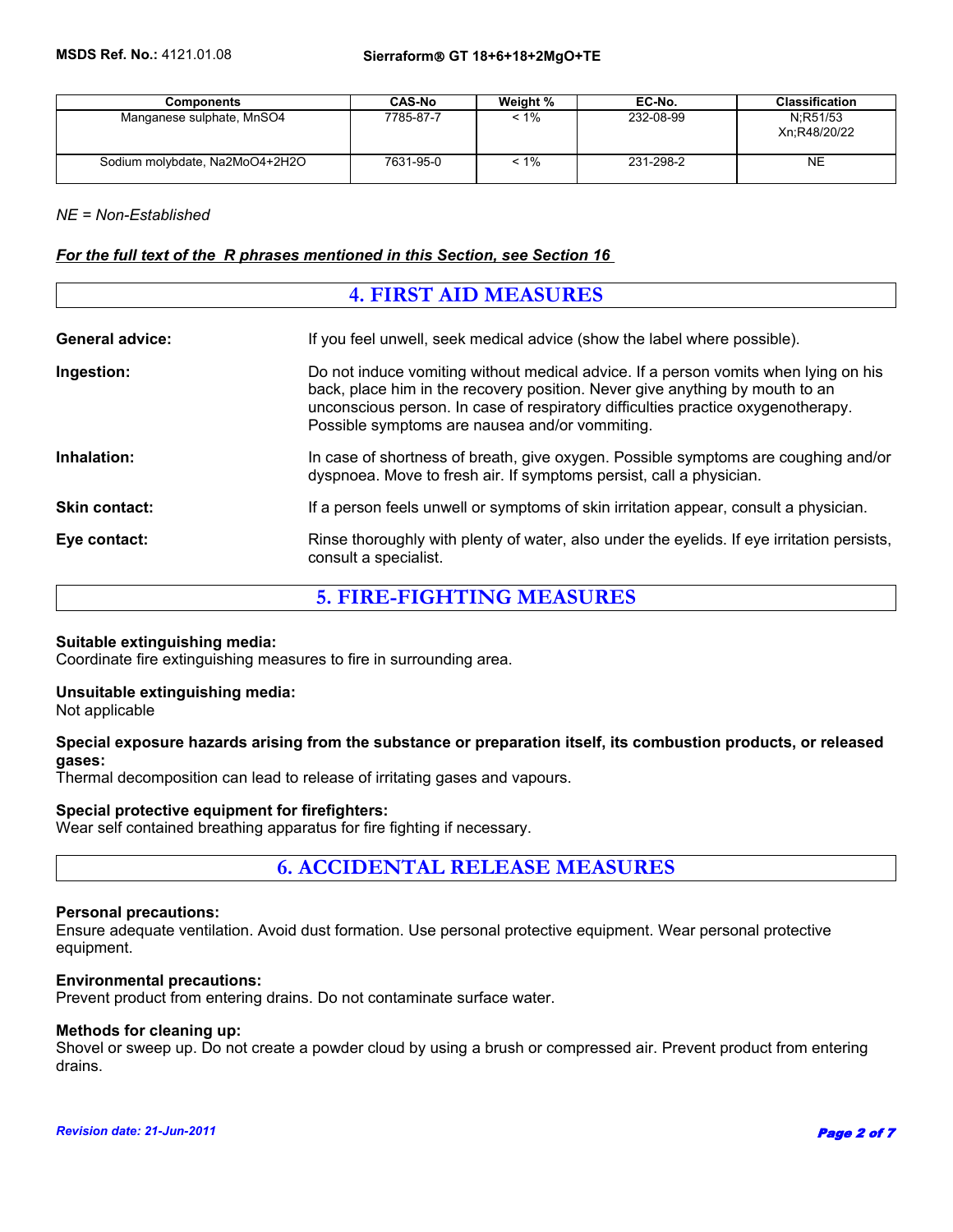## **7. HANDLING AND STORAGE**

#### **Handling:**

**Storage:**

**Technical measures/precautions:** No special technical protective measures required.

**Safe handling advice:** Keep away from open flames, hot surfaces and sources of ignition.

**Technical measures/storage conditions:** Keep away from heat and sources of ignition. Keep away from food, drink and animal feeding stuffs. For quality reasons: Keep out of reach of direct sunlight, store under dry conditions, partly used bags should be closed well. Keep at temperatures between 0 °C and 40 °C .

**Incompatible products:** Not applicable **Specific use(s):** Granulated fertilizer.

**Ensure adequate ventilation.** 

#### **8. EXPOSURE CONTROLS / PERSONAL PROTECTION**

| <b>Engineering measures to reduce exposure:</b> |  |  |
|-------------------------------------------------|--|--|
|                                                 |  |  |

**Occupational exposure controls**

**Personal protective equipment**

**Respiratory protection:** Not applicable.

**Eye/face protection** Safety glasses.

#### **Exposure limit values**

**Spain - Valores Limite Ambientales - VLE** 10 mg/m<sup>3</sup> VLA-ED UK EH40 WEL: **LACK CONTROLLER ENGINEER** LITEL (8hr TWA) 10mg/m<sup>3</sup> **Belgium - 8 Hr VLE** 2022 2023 2024 2024 2034 2035 2036 2037 2038 2039 2039 2034 2035 2036 2037 2038 2039 2039 20 *Magnesite, Mg(CO3)2* **France INRS (VME)**

**Sweden - OEL - 8 Hour**  0.2 mg/m<sup>3</sup> LLV *Copper sulphate, CuSO4*  **Finland - Occupational Exposure Limits - 8 hour Germany (DFG) - MAK** 0.1 mg/m<sup>3</sup> MAK

*Iron sulphate, FeSO4+1H2O* **Belgium - 8 Hr VLE** 1 mg/m<sup>3</sup> **Finland - Occupational Exposure Limits - 8 hour** 1 mg/m<sup>3</sup> **Netherlands - OEL - MACs:**  $1 \text{ ma/m}^3$ **Norway - 8 h:** 0.01 mg/m<sup>3</sup> **Portugal - TWAs 1 mg/m<sup>3</sup> TWA** 

**Hand protection: EXECUTE:** PVC or other plastic material gloves.

**Skin and body protection: Example 20 ISUAL State Usual safety precautions while handling the product will** provide adequate protection against this potential effect.

**Hygiene measures Follow good housekeeping practices. When using, do not all the set of the Follow good housekeeping practices. When using, do not** eat, drink or smoke. Keep away from food, drink and animal feeding stuffs.

10 mg/m3 VME

1 mg/m3 LLV 1 mg/m3 TWA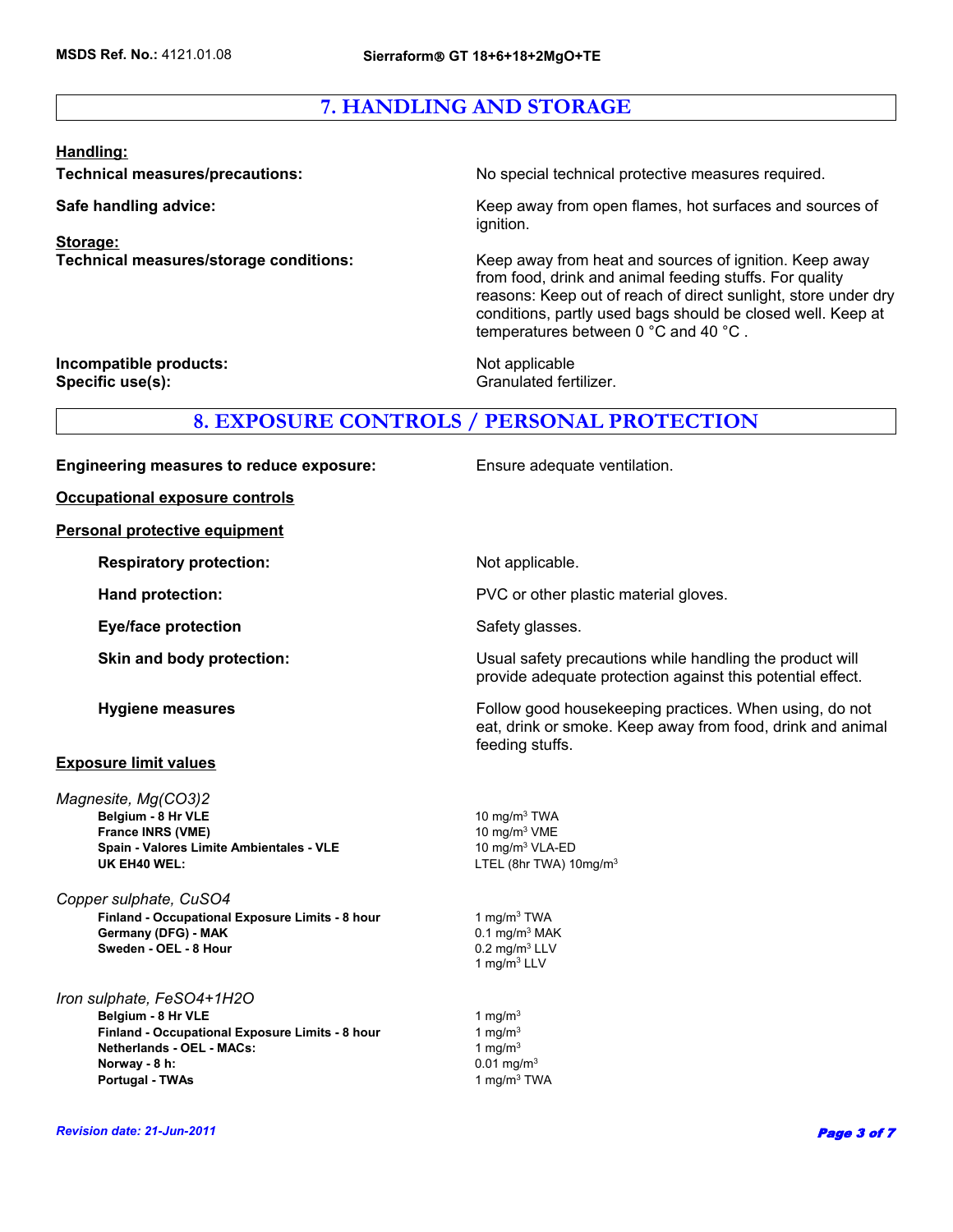1 mg/m3 VLA-ED

**Spain - Valores Limite Ambientales - VLE UK EH40 WEL:**

#### *Talc*

 **Belgium - 8 Hr VLE Czech Republic OEL** = 10 mg/m3 TWA

 **Finland - Occupational Exposure Limits - 8 hour**

 **Portugal - TWAs Spain - Valores Limite Ambientales - VLE** 2 mg/m<sup>3</sup> VLA<br> **Sweden - OEL - 8 Hour**<br>
1 mg/m<sup>3</sup> LLV **Sweden - OEL - 8 Hour Germany TRGS900:** 2 A mg/m<sup>3</sup> **Netherlands - OEL - MACs:** 0.25 mg/m3 TWA

#### **UK EH40 WEL:**

**Spain - Valores Limite Ambientales - VLE** 0.2 mg/m<sup>3</sup> VLA-ED **Sweden - OEL - 8 Hour**  0.1 mg/m<sup>3</sup> LLV *Manganese sulphate, MnSO4* **Belgium - 8 Hr VLE** 0.2 mg/m<sup>3</sup> **Czech Republic OEL**  $= 1$  mg/m<sup>3</sup> TWA **Finland - Occupational Exposure Limits - 8 hour** 0.5 mg/m<sup>3</sup> Germany TRGS900: **Case 19 and 19 and 19 and 19 and 19 and 19 and 19 and 19 and 19 and 19 and 19 and 19 and 19 and 19 and 19 and 19 and 19 and 19 and 19 and 19 and 19 and 19 and 19 and 19 and 19 and 19 and 19 and 19 and 19 Germany (DFG) - MAK** 0.5 mg/m<sup>3</sup> MAK **Netherlands - OEL - MACs:** 1 mg/m<sup>3</sup> **Norway - 8 h:** 2.5 mg/m<sup>3</sup>  **Portugal - TWAs** 0.2 mg/m3 TWA

#### **UK EH40 WEL:** 5 mg/m<sup>3</sup>

#### *Sodium molybdate, Na2MoO4+2H2O*

**Belgium - 8 Hr VLE** 5 mg/m<sup>3</sup> TWA  **Czech Republic OEL** 5 mg/m3 TWA **Finland - Occupational Exposure Limits - 8 hour** 6 mg/m<sup>3</sup> **France - Valeurs Limites d'exposition (VLE)** 5 mg/m<sup>3</sup> **France INRS (VME)** 5 mg/m<sup>3</sup> VME **Norway - 8 h:** 5 mg/m<sup>3</sup> TWA  **Portugal - TWAs** 0.5 mg/m3 TWA **Spain - Valores Limite Ambientales - VLE** 5 mg/m<sup>3</sup> VLA-ED **Sweden - OEL - 8 Hour 10 mg/m<sup>3</sup> LLV** 

0.2 mg/m3 LLV 2 mg/m<sup>3</sup> TWA<br>2 mg/m<sup>3</sup> VLA-ED 2 mg/m3 TWA 2 mg/m3 LLV 1 mg/m³ TWA  $= 2.0$  mg/m<sup>3</sup> TWA 0.5 fibers/cm3 TWA 5 mg/m3 TWA LTEL (8 hr TWA) 1 mg/m $3$ STEL (15 min) 2mg/m3

# **9. PHYSICAL AND CHEMICAL PROPERTIES**

5 mg/m3 LLV

#### **General Information**

| <b>Physical State:</b> | Solid                    |
|------------------------|--------------------------|
| Appearance:            | Granular                 |
| Color:                 | Dark grey, Brownish      |
| Odor:                  | No information available |

#### **Important Health Safety and Environmental Information**

| Decomposition temperature: | $>150^{\circ}$ C   |
|----------------------------|--------------------|
| Solubility:                | Moderately soluble |
| Flammability (solid, gas): | Non-flammable      |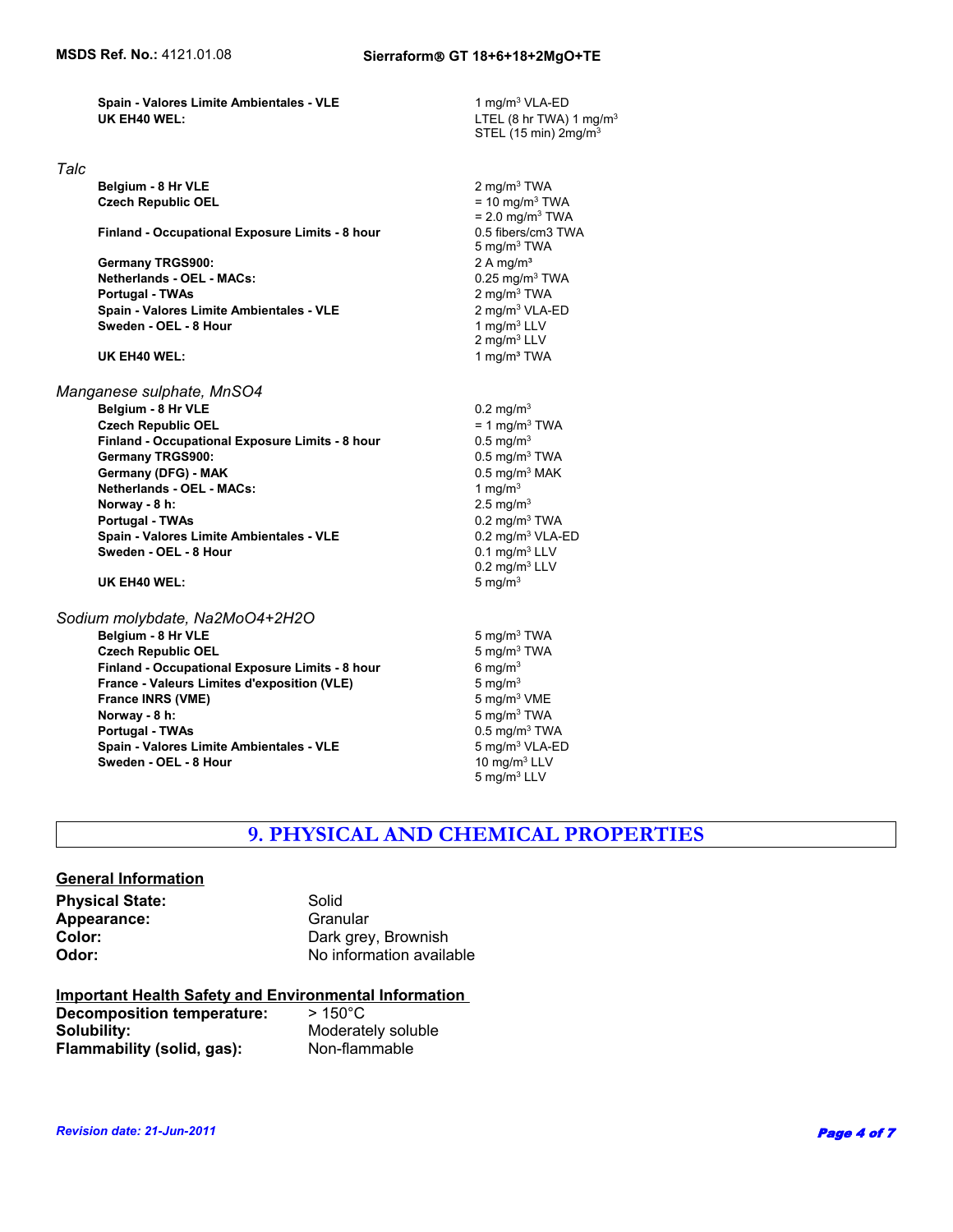## **9. PHYSICAL AND CHEMICAL PROPERTIES**

#### **Other information**

|                                                                  | <b>10. STABILITY AND REACTIVITY</b>                                                                                |  |  |
|------------------------------------------------------------------|--------------------------------------------------------------------------------------------------------------------|--|--|
| <b>Stability:</b>                                                | Stable under recommended storage conditions.                                                                       |  |  |
| <b>Conditions to avoid:</b>                                      | Keep away from open flames, hot surfaces and sources of ignition.                                                  |  |  |
| <b>Materials to avoid:</b>                                       | Combustible material.                                                                                              |  |  |
| <b>Hazardous decomposition</b><br>products:                      | No decomposition if stored normally. Thermal decomposition can lead to release of<br>irritating gases and vapours. |  |  |
|                                                                  | <b>11. TOXICOLOGICAL INFORMATION</b>                                                                               |  |  |
| <b>Component information</b>                                     |                                                                                                                    |  |  |
| Copper sulphate, CuSO4<br>$LD50/oral/rat =$                      | 960 mg/kg                                                                                                          |  |  |
| Iron sulphate, FeSO4+1H2O<br>$LD50/oral/rat =$                   | 1389 mg/kg                                                                                                         |  |  |
| Manganese sulphate, MnSO4<br>$LD50/oral/rat =$                   | 9 g/kg                                                                                                             |  |  |
| Sodium molybdate, Na2MoO4+2H2O<br>$LD50/oral/rat =$              | 4000 mg/kg                                                                                                         |  |  |
| Other information on acute toxicity:<br>No information available |                                                                                                                    |  |  |
| <b>Product information</b>                                       |                                                                                                                    |  |  |
| <b>Local effects</b><br><b>Skin effects:</b>                     | May cause skin irritation in susceptible persons.                                                                  |  |  |
| Eye effects:                                                     | Contact with eyes may cause irritation.                                                                            |  |  |
| Inhalation:                                                      | May cause sensitization by inhalation.                                                                             |  |  |
| Ingestion:                                                       | Ingestion may cause gastrointestinal irritation, nausea, vomiting and diarrhea.                                    |  |  |

## **12. ECOLOGICAL INFORMATION**

#### **Product information**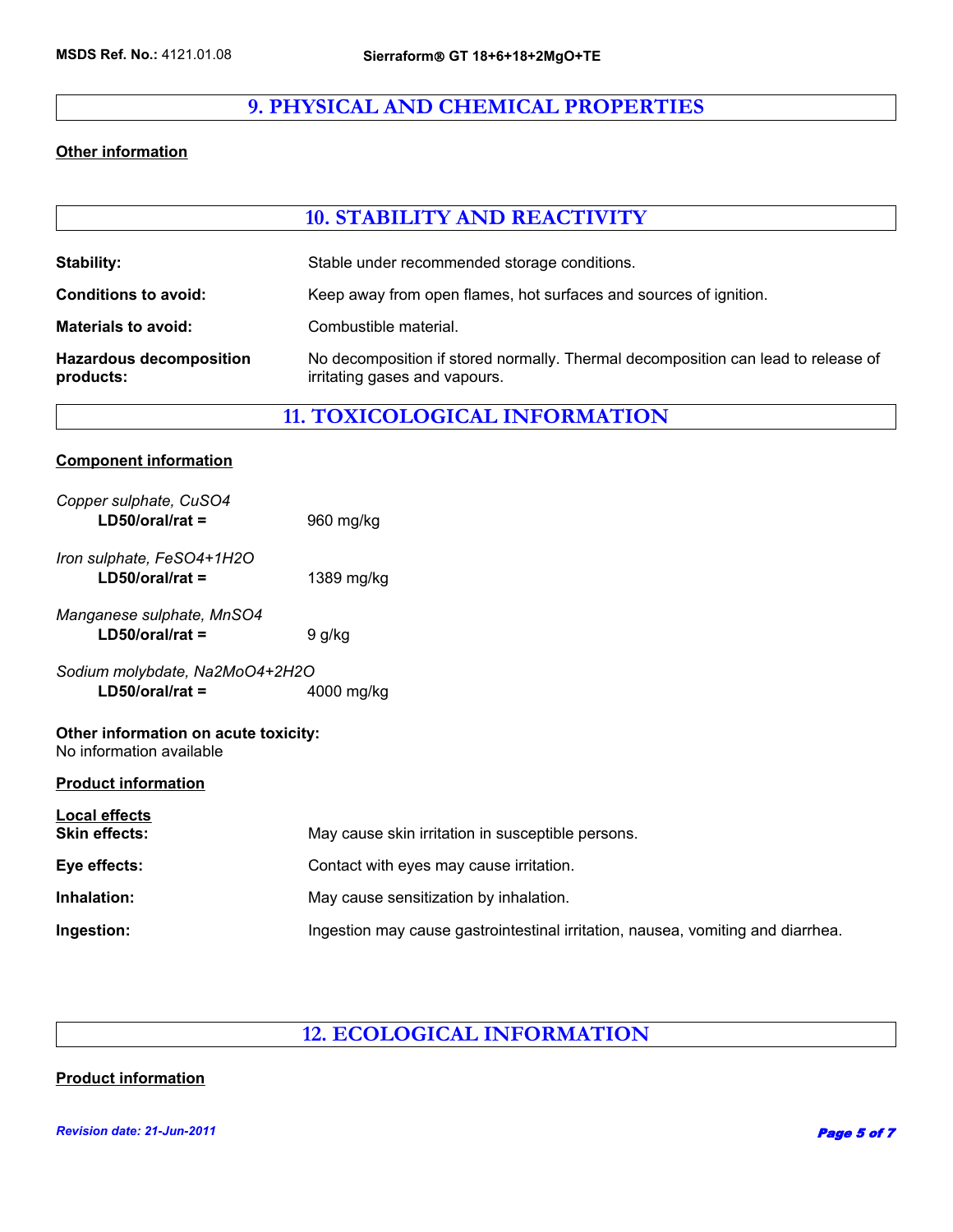#### **Water Endangering Class (WGK):** 1 (Scotts classification )

#### **Component information**

*Copper sulphate, CuSO4* **Ecotoxicity effects**

*Iron sulphate, FeSO4+1H2O*

EC50/48h/daphnia =0.8 mg/l

**Ecotoxicity effects** EC50/48h/daphnia = >100mg/l LC50/96h/rainbow trout = >72.5mg/l (6d) EC50/72h/algae =  $22$ mg/l

*Manganese sulphate, MnSO4* **Ecotoxicity effects** EC50/48h/daphnia => 100 mg/l

*Sodium molybdate, Na2MoO4+2H2O*

**Ecotoxicity effects** LC50/96h/rainbow trout => 2800 mg/l

#### **13. DISPOSAL CONSIDERATIONS**

**Waste Disposal Methods:** Use up product completely. Packaging material is industrial waste

**Contaminated packaging:** Empty containers can be landfilled, when in compliance with the local regulations

**14. TRANSPORT INFORMATION**

| <b>Product information</b><br><b>Physical State:</b> | Solid                        |
|------------------------------------------------------|------------------------------|
| <b>ADR/RID</b><br><b>UN-No:</b>                      | Not classified for transport |
| <u>IATA</u><br><b>UN-No:</b>                         | Not classified for transport |
| <b>IMO / IMDG</b><br><b>UN-No:</b>                   | Not classified for transport |

## **15. REGULATORY INFORMATION**

#### **Indication of danger:**

This product does not have to be classified according to the EU regulations.